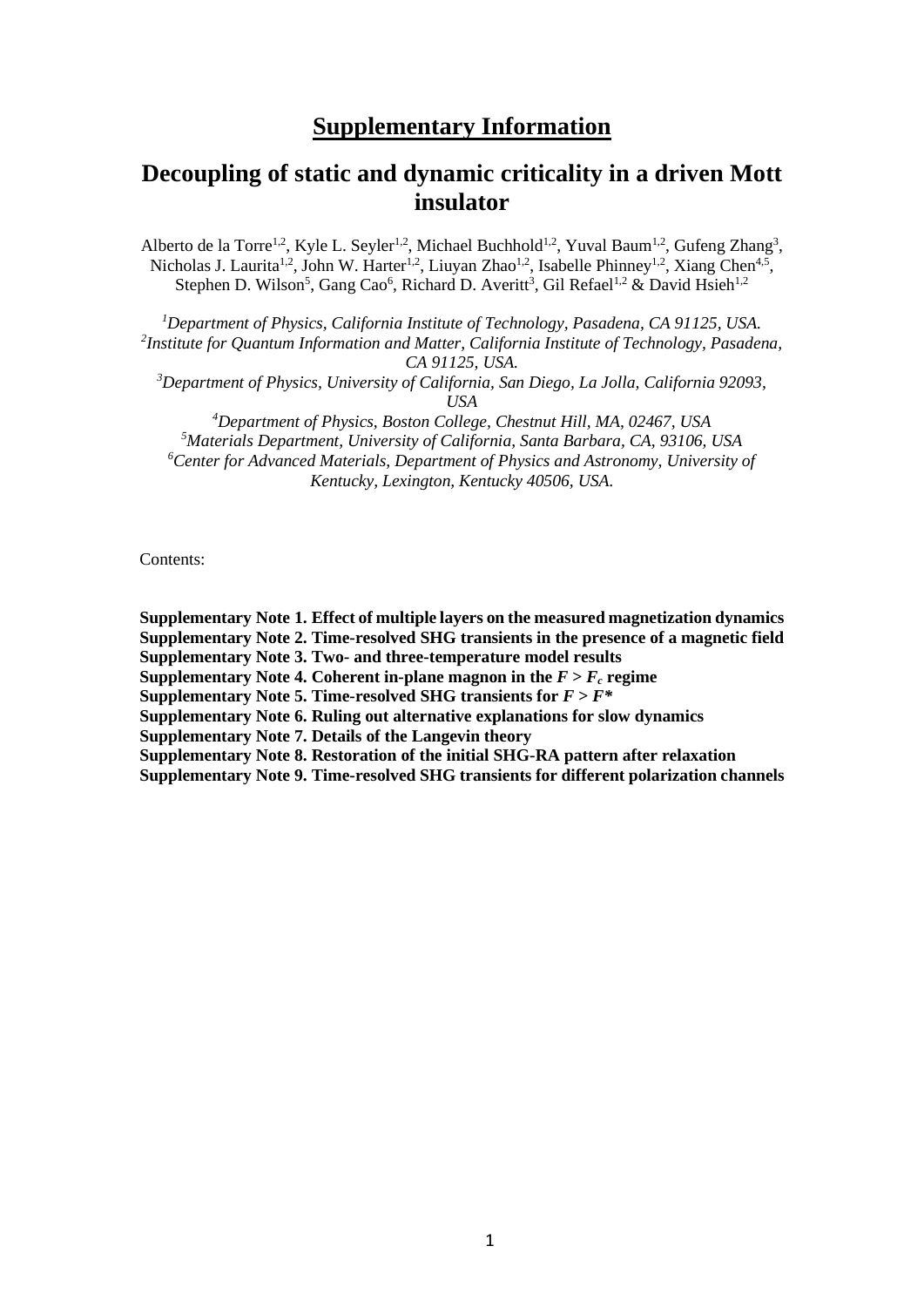## **Supplementary Note 1. Effect of multiple layers on the measured magnetization dynamics**

In this section we simulate how time-resolved transients differ depending on whether the probe is sensitive exclusively to a single surface magnetic layer (as in our experiments) or to multiple magnetic layers below the surface.

Let the bulk magnetization be given by  $\sum_i M_i$ , where  $M_i$  is the magnetization of layer *i* normalized to 1. We assume the time dependence of the layer magnetization to be  $M_i(t) = 1 - \Delta M_i(F_i) e^{-t/\tau(F_i)}$ . Due to the finite penetration depth of the pump light, each layer experiences a different effective fluence  $F_i = F(1 - R)e^{-\frac{z_i}{\delta}}$ , where *F* is the applied fluence,  $z_i = i \times c/4$  with  $c = 2.58$  nm being the *c*-axis lattice constant, and  $\delta$  = 100 nm [1] and *R* = 0.2 [2] are respectively the penetration depth and reflectivity at the pump wavelength  $\lambda = 1400$  nm. We assume that  $\Delta M_i(F_i)$  and  $\tau(F_i)$  follow the curves shown in Fig. 1d and Fig. 3c of the main text respectively.



Supplementary Figure 1: Simulated transient dynamics of **a,** the surface magnetization and **c**, the bulk magnetization for different applied pump fluences. **b** and **d** show the values of the relaxation constant τ extracted from fitting the curves in **a** and **b** respectively to a single exponential recovery. Vertical dashed lines indicate  $F_c$  and  $F^*$  for the surface and bulk. The inset in **d** shows the full range of  $\tau_{\text{eff}}$  up to where it diverges at  $F^*$ . The sudden upturn around  $F = 1.6$  mJ/cm<sup>2</sup> occurs where the fluence of the surface layer just reaches  $F^*$ .

The transient magnetization dynamics are computed using the expression  $\Delta M(t) = [M(t) - M(t^{0.0})]/M(t^{0.0})$ , where  $M(t) = \sum_i M_i(t)$  and  $M(t^{0.0})$  is the pre-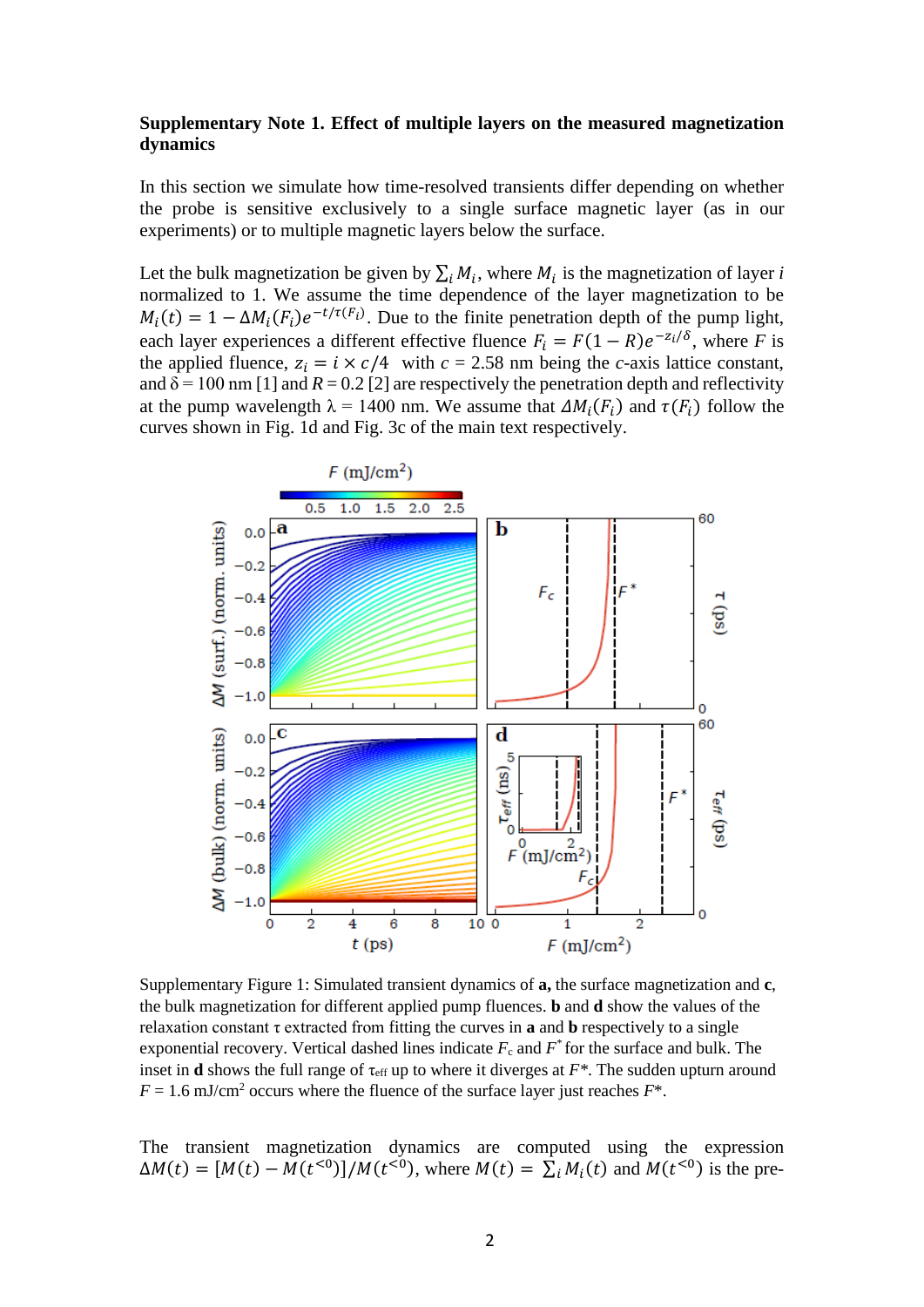time zero magnetization. For the surface magnetization calculation, we only retain the  $i = 0$  term. Supplementary Figures 1a and b show the fluence dependence of the simulated surface magnetization transients and the time constants extracted from fits to a single exponential, which follow the trends shown in Fig. 3 of the main text by construction. For the bulk magnetization calculation, we restrict the sum to the first 48 layers (12 u.c.) to match the probe penetration depth at  $\lambda = 400$  nm ( $\delta = 31.25$  nm). As shown in Supplementary Figures 1c and d, there are some key differences with the surface dynamics. First, based on our calculations, the critical fluences  $F_c$  and  $F^*$  are larger for the bulk case than for the surface case by a factor of  $e^{z_i/\delta}$  with  $i = 48$  and  $\delta$  $= 100$  nm. Second, the effective time constant  $\tau_{\text{eff}}$  extracted from fits to a single exponential function exhibits a steep increase with fluence just above  $F_c$ , in contrast to the surface case where the steep increase occurs well above  $F_c$ . This arises because at the point where  $F_c$  is reached throughout the bulk, the top layers already experience a fluence close to *F*\* and contribute slow exponential terms to the sum over *i*. This makes the separation between  $F_c$  and  $F^*$  more difficult to resolve in the bulk case and serves as a motivation for using a surface sensitive probe.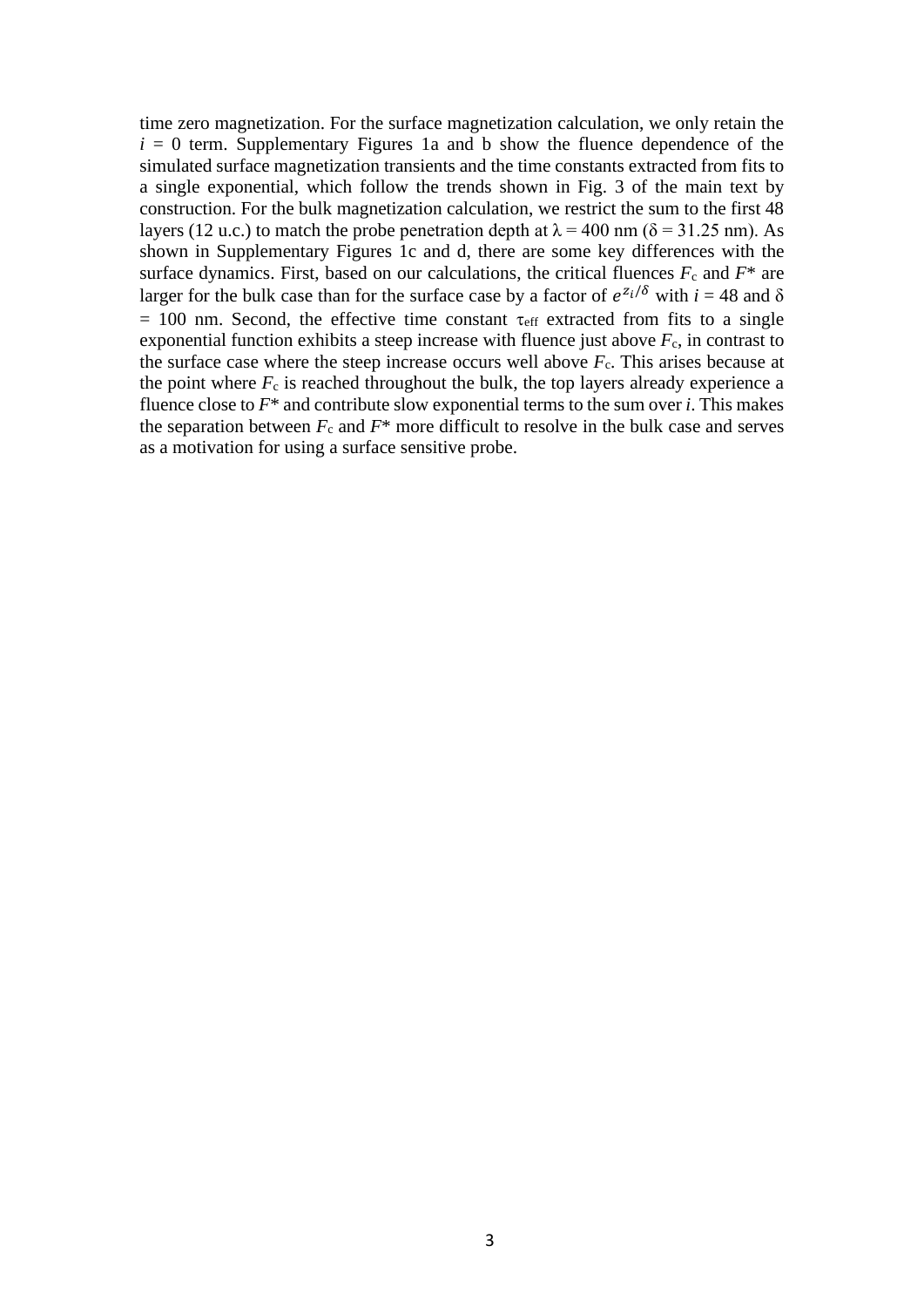## **Supplementary Note 2. Time-resolved SHG transients in the presence of a magnetic field**

Recent work [3] showed that when  $Sr_2IrO_4$  is in the zero magnetic field  $-++$  state, the SHG signal is dominated by a surface electric-dipole (ED) contribution. On the other hand, in an in-plane magnetic field  $H > H_c = 200$  mT, there is a metamagnetic transition into  $a + + + +$  state [4], where the SHG signal becomes dominated by a bulk magnetization-induced magnetic-dipole (MD) contribution.



Supplementary Figure 2. A comparison of in-field MOKE transients (adapted from Ref.[5]) and in-field SHG transients acquired under similar field and fluence.

We performed in-field  $(H = 330$  mT) time-resolved SHG-RA measurements on  $Sr<sub>2</sub>IrO<sub>4</sub>$ using the short working-distance magnetic microstat apparatus described in Ref. [3]. As shown in Supplementary Figure 2, the in-field SHG transient acquired in the low fluence regime undergoes a prompt suppression and exponential recovery, reminiscent of our zero-field data. This verifies that photo-excitation is suppressing magnetic order in the bulk and not exclusively at the surface. We note that the dynamics reported in a recent ultrafast MOKE study [5] performed in the low fluence regime  $F < 0.3$  mJ/cm<sup>2</sup> agree very well with our in-field SHG results (Supplementary Figure 2), which further confirms that both techniques are probing the recovery of  $++++$  order with bulk sensitivity.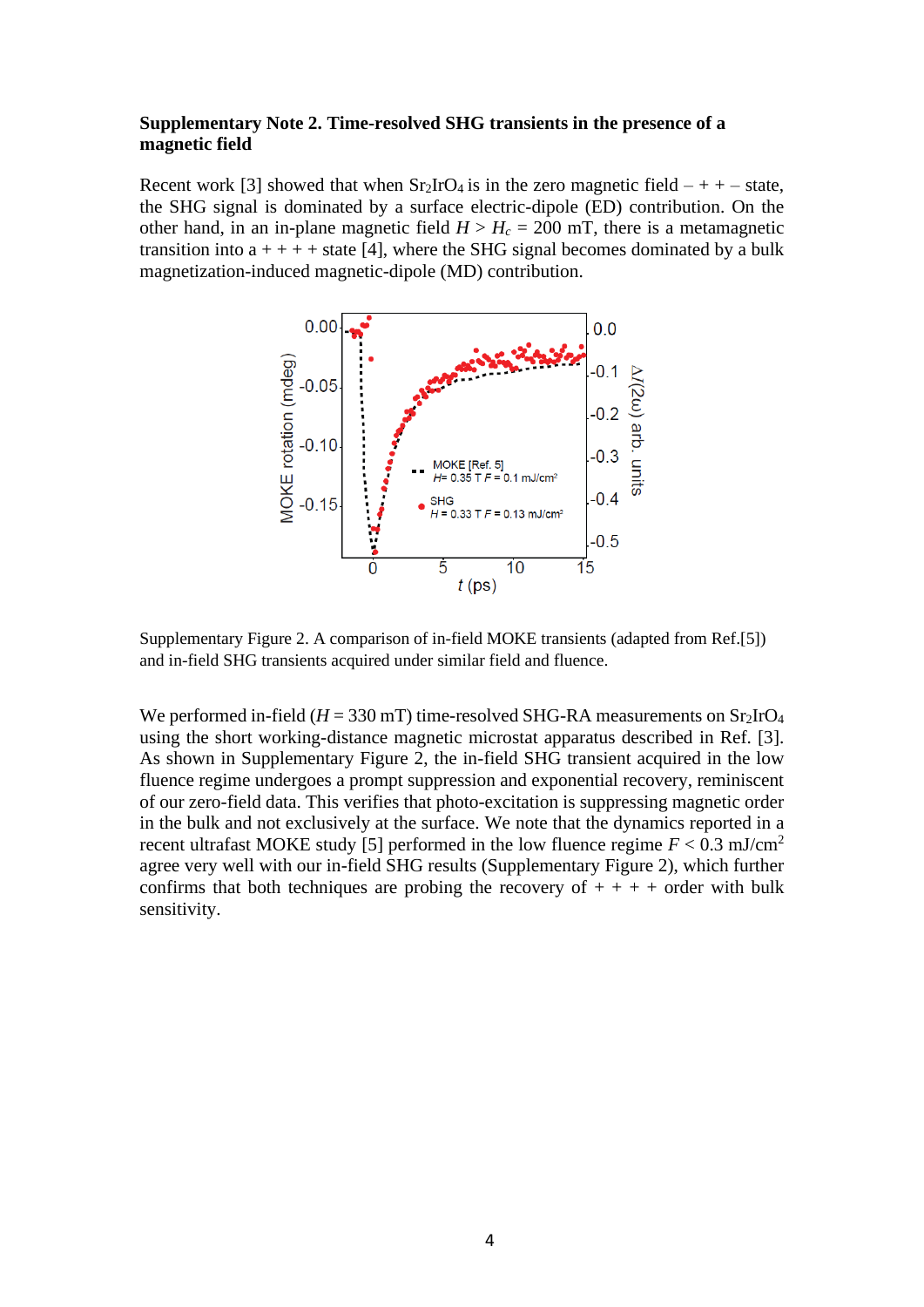#### **Supplementary Note 3. Two- and three-temperature model results**

Early pioneering work on laser-induced ultrafast demagnetization of ferromagnetic nickel introduced a three-temperature model (3TM) to explain its out-of-equilibrium dynamics [6]. This model assumes that immediately following photo-excitation, the electronic (*e*), lattice (*l*) and spin (*s*) subsystems form three thermalized reservoirs with independent temperatures and specific heats  $(C_e, T_e)$ ,  $(C_l, T_l)$  and  $(C_s, T_s)$ , which interact via a set of coupling constants (*g*el, *g*es, *g*sl) that control the rate of heat transfer between the different reservoirs. In such models, suppression of the magnetic ordering arises from a thermal effect related to an increase of *T*s.

While such models are less applicable to insulating systems like Sr<sub>2</sub>IrO<sub>4</sub>, we nevertheless performed a 3TM analysis using the set of coupled differential equations below to explicitly show that such thermal effects cannot explain our observations in  $Sr<sub>2</sub>IrO<sub>4</sub>$ .

$$
C_e(T_e) \frac{dT_e}{dt} = -g_{el}(T_e - T_l) - g_{es}(T_e - T_s)
$$
  

$$
C_l(T_l) \frac{dT_l}{dt} = g_{el}(T_e - T_l) - g_{ls}(T_l - T_s)
$$
  

$$
C_s(T_s) \frac{dT_s}{dt} = g_{es}(T_e - T_s) + g_{ls}(T_l - T_s)
$$

The electronic heat capacity was taken to be  $C_e = \gamma T_e$ , with  $\gamma = 2$  mJ/mol K<sup>2</sup> [7], the lattice heat capacity was modelled using a sixth order polynomial fit to the reported data in Ref. [7] and the spin specific heat was assumed to take the form predicted for a 2D spin-1/2 Heisenberg antiferromagnet [8]. Heat diffusion away from the probed region was not included in our model because it is much slower than the equilibration processes of interest. We assume that the pump pulse acts to instantaneously raise only *T*<sup>e</sup> by an amount:

$$
T_e(t=0) = \sqrt{\frac{2 * F * (1 - R)}{\delta * \gamma}} + T_e(t < 0)^2
$$

where *F* is the pump fluence,  $R = 0.2$  [1] and  $\delta = 100$  nm [2] are the sample reflectivity and penetration depth at  $\lambda = 1400$  nm respectively. Both  $T_1$  and  $T_s$  are assumed to remain at the pre-pumped equilibrium temperature at  $t = 0$ .

We assumed a value of  $5\times10^{12}$  W/mol-K for *g*<sub>el</sub>, *g*<sub>sl</sub> and *g*<sub>es</sub>, which is reasonable for real materials [9], in order to account for the following experimentally known features of Sr2IrO4: (i) There is substantial coupling between electronic, lattice and spin degrees of freedom within each Ir-O layer and so we treat them on equal footing; (ii) It produces a decay time of  $T_e$  consistent with the observed timescale of  $\tau_0$ ; (3) The system is fully equilibrated by  $t = 10$  ps (at least for low fluences). We note that the relevant qualitative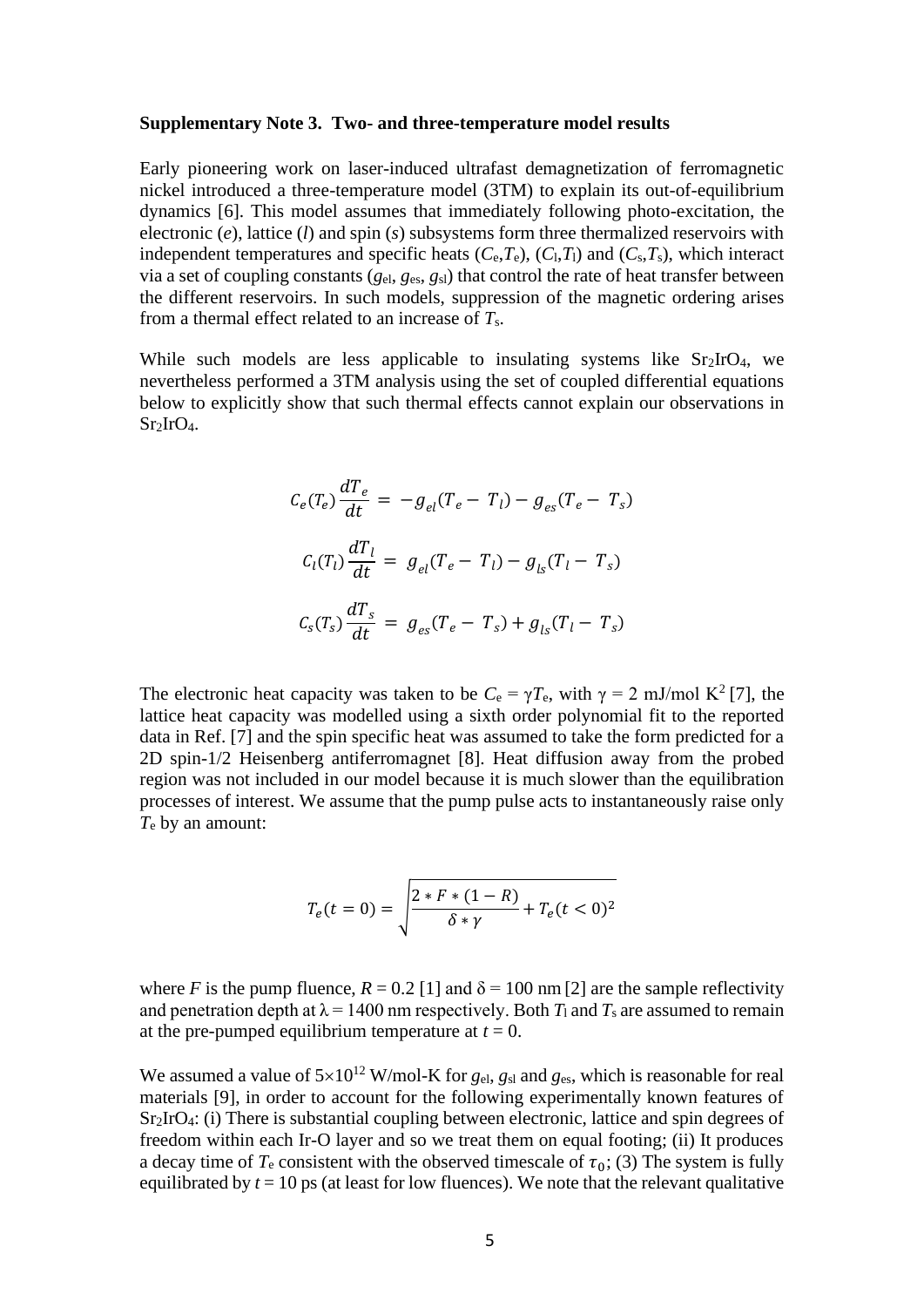trends exhibited by the 3TM (as described below) do not depend on the exact values chosen for *g*el, *g*sl and *g*es. Therefore, choosing a different set of values would not affect our conclusions. Solutions to the two-temperature model (2TM) involving only *T*<sup>e</sup> and *T*<sup>l</sup> can be obtained by simply setting *g*es and *g*sl to zero in our 3TM, which exhibit qualitatively similar behaviour.

Supplementary Figure 3 shows the solution of the 3TM using several representative values of the pump fluence and  $T = 80$  K. The following key features show why it cannot explain our experiments:

- (i)  $T_e$  far exceeds  $T_N$  even for  $F \ll F_c$ , which indicates that the experimentally observed suppression of the MOP is not due to heating of the electronic subsystem.
- (ii) *T*s begins to rise only after *T*<sup>e</sup> begins to fall. This is not compatible with our observations in Fig. 4a-c of the main text, which show that charge excitation and suppression of the MOP occur concurrently within our resolution.
- (iii) There is no evidence for a slow relaxation timescale for  $T_s$  or any anomaly in its relaxation rate within the 3TM, even at high fluences where  $T_s$  crosses  $T_N$ . One can understand that this must be true simply by inspecting the equation governing the relaxation rate of  $T_s$ , namely  $\frac{1}{c_s(T_s)} [g_{es}(T_e - T_s) + g_{ls}(T_l (T<sub>s</sub>)$ ]. First, no divergence of  $C<sub>s</sub>$  has been observed at  $T<sub>N</sub>$  in specific heat measurements [7], which is naturally expected for  $Sr<sub>2</sub>IrO<sub>4</sub>$  because  $T<sub>N</sub>$  is merely the temperature where already in-plane correlated 2D planes become locked along the *c*-axis. Much of the magnetic entropy is already lost far above  $T_N$ where in-plane correlations develop. Second, the temperature differences  $T_e$  –  $T_s$  and  $T_1 - T_s$  set a global scale for the system relaxation rate that cannot be erased by any internal dynamics of the magnons. Therefore, there is simply no mechanism for a diverging timescale in this model.
- (iv) Higher pump fluence leads to a higher relaxation rate of  $T<sub>s</sub>$  for the reasons discussed above in (iii), which is opposite to the behavior observed for  $\tau$ . Note that this effect will be even more pronounced in the time dependence of  $\Delta I(2\omega)$ because of the form of the nonlinear conversion function between *T*<sup>s</sup> and  $\Delta I(2\omega)$  (Fig. 1c).
- (v) For fluence values where  $T_s$  begins to cross  $T_N$  (Supplementary Figure 3b), one would expect the ED SHG signal to be zero during the time interval where  $T_s$  $T_N$ . Once  $T_S$  dips back below  $T_N$  the ED SHG signal should recover very fast because the SHG intensity is a steep function of temperature just below  $T_N$ . Such discontinuous features are not observed in our experiments.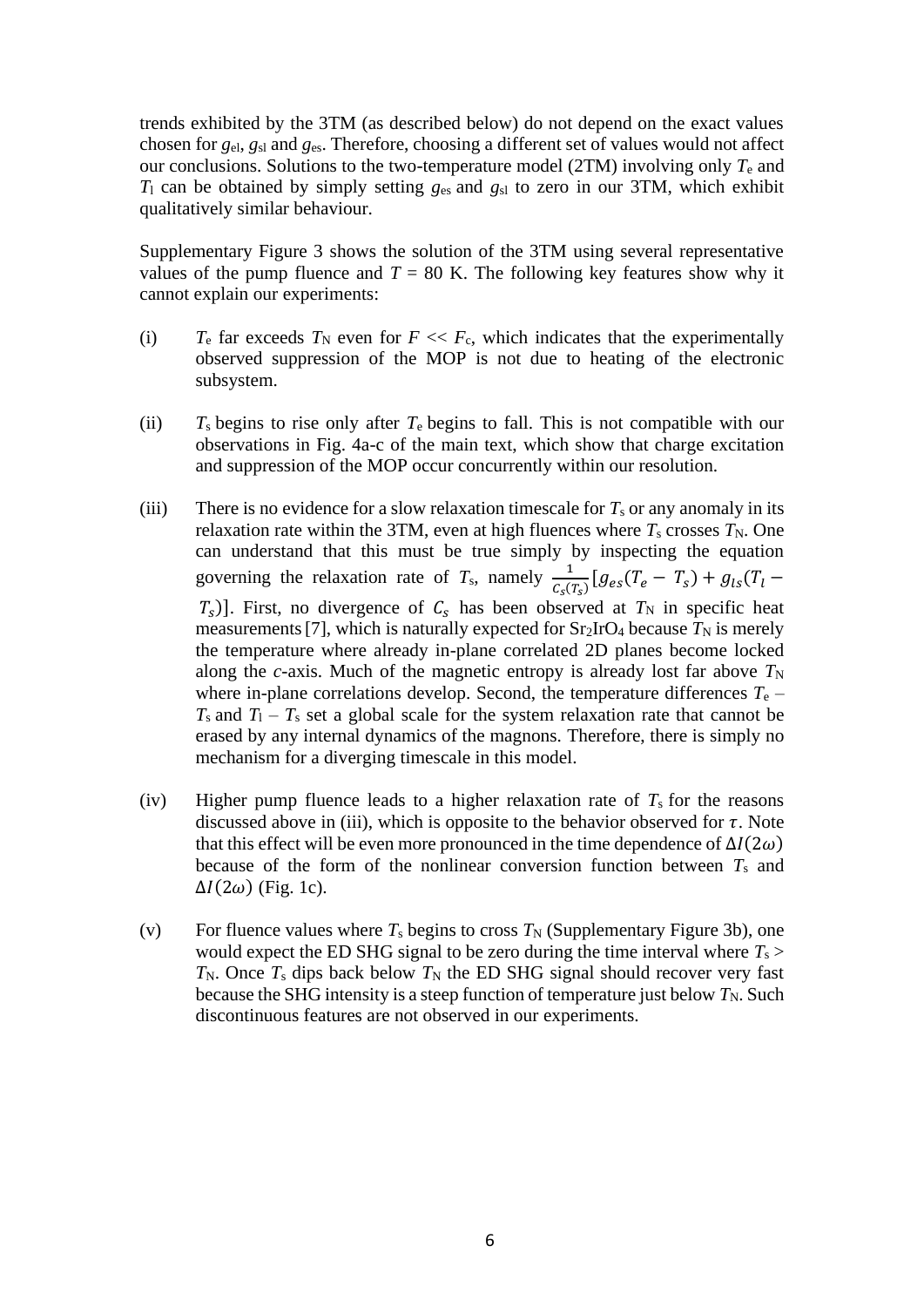

Supplementary Figure 3. **a-c**, Solutions to the 3TM for an initial temperature  $T = 80$  K at representative *F* values. White (gray) region denotes where one expects  $ED + EO$  (just  $EO$ ) SHG contributions. The fluences corresponding to the three regimes in a-c will change depending on the chosen *g* values, but the trends stay the same. **d**, The rate of change of  $T_s$ extracted from a linear fit to the initial decay  $(< 1 \text{ ps})$  after the maximum (black), and the final equilibrated temperature (blue), plotted as a function of *F*.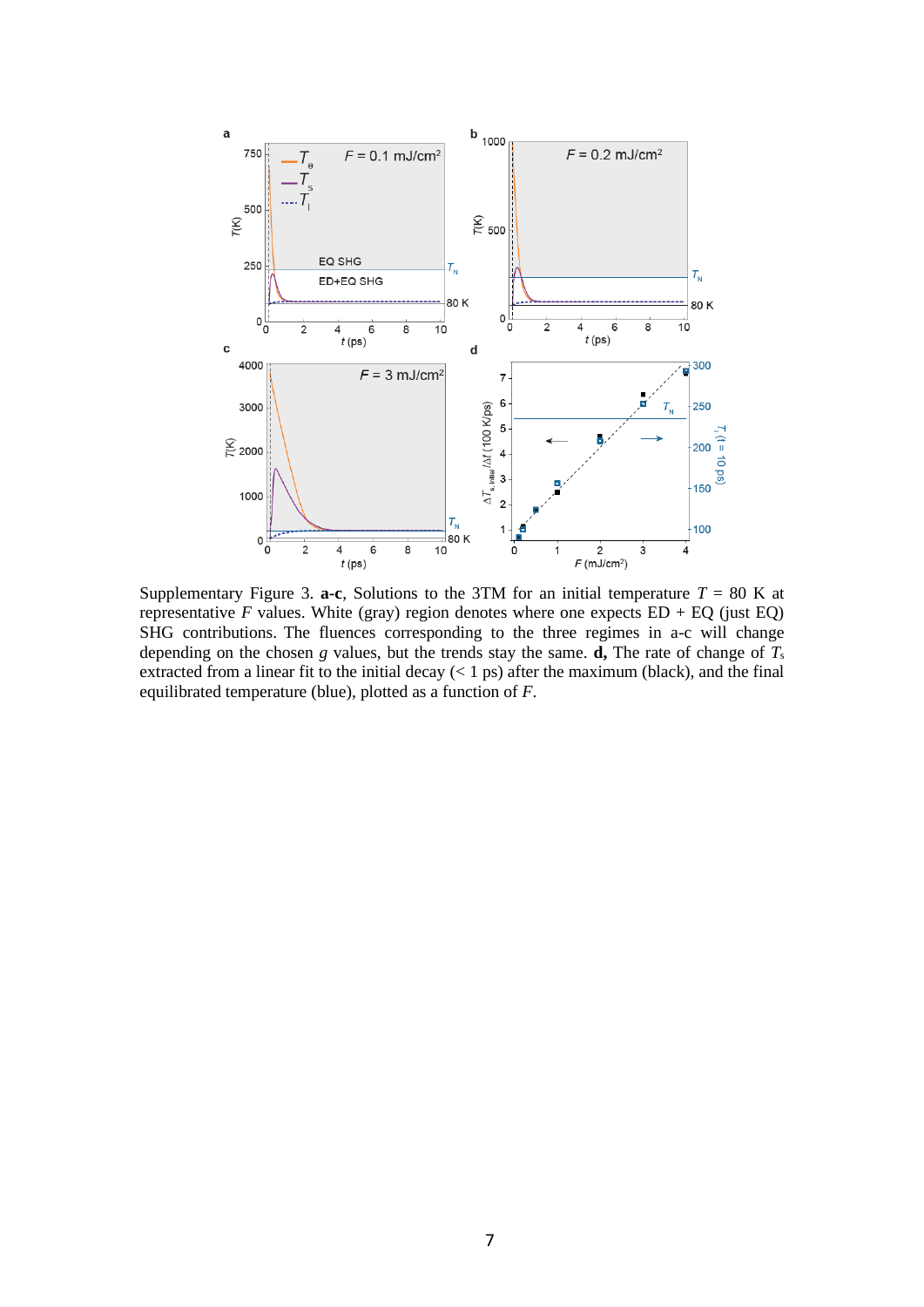#### **Supplementary Note 4. Coherent in-plane magnon in the**  $F > F_c$  **regime**

We observe coherent oscillations of the in-plane magnon mode with symmetry *B2g* in the MOKE transients for  $F > F_c$ , albeit with a lifetime limited to several picoseconds, despite the absence of long-range inter-plane magnetic correlations. This in-plane magnon mode involves a precession of the  $J_{\text{eff}} = 1/2$  moments out of the plane, which produces the observed oscillations in the MOKE transients [10] and does not depend on inter-plane magnetic correlations. This is consistent with previous time-resolved RIXS studies [11] and static RIXS measurements on La-doped  $Sr<sub>2</sub>IrO<sub>4</sub>$  [12, 13] showing that in-plane magnon modes survive even in the absence of 3D long-range ordering, albeit with shorter lifetime. The source of these transient MOKE oscillations is not to be confused with the source of the static MOKE signal that occurs in finite magnetic field, which is sensitive to the bulk magnetization and thus *does* depend on having interplane  $++++$  magnetic correlations [5].

As discussed in Ref. [3], the zero-field SHG response is sensitive to the in-plane surface magnetization of the  $-++$  – state. Since the in-plane magnon mode involves precession of the *J*eff = 1/2 moments out of the plane, this will cause the in-plane projection of the magnetization to also oscillate, which should in principle be detectable by timeresolved SHG. However, unlike in MOKE, we do not observe coherent magnon induced oscillations in the transient SHG response likely for the following reasons. Since MOKE probes the out-of-plane moment ( $\propto \sin \theta$ ) whereas SHG probes the inplane moment ( $\propto \cos \theta$ ), where  $\theta$  is the small canting angle away from the plane, the MOKE and SHG signals scale like  $\theta$  and  $1 - \theta^2/2$  respectively. Moreover, our MOKE setup uses lock-in detection whereas the SHG does not. These differences make MOKE inherently more sensitive to the coherent *B2g* magnon oscillations compared to SHG.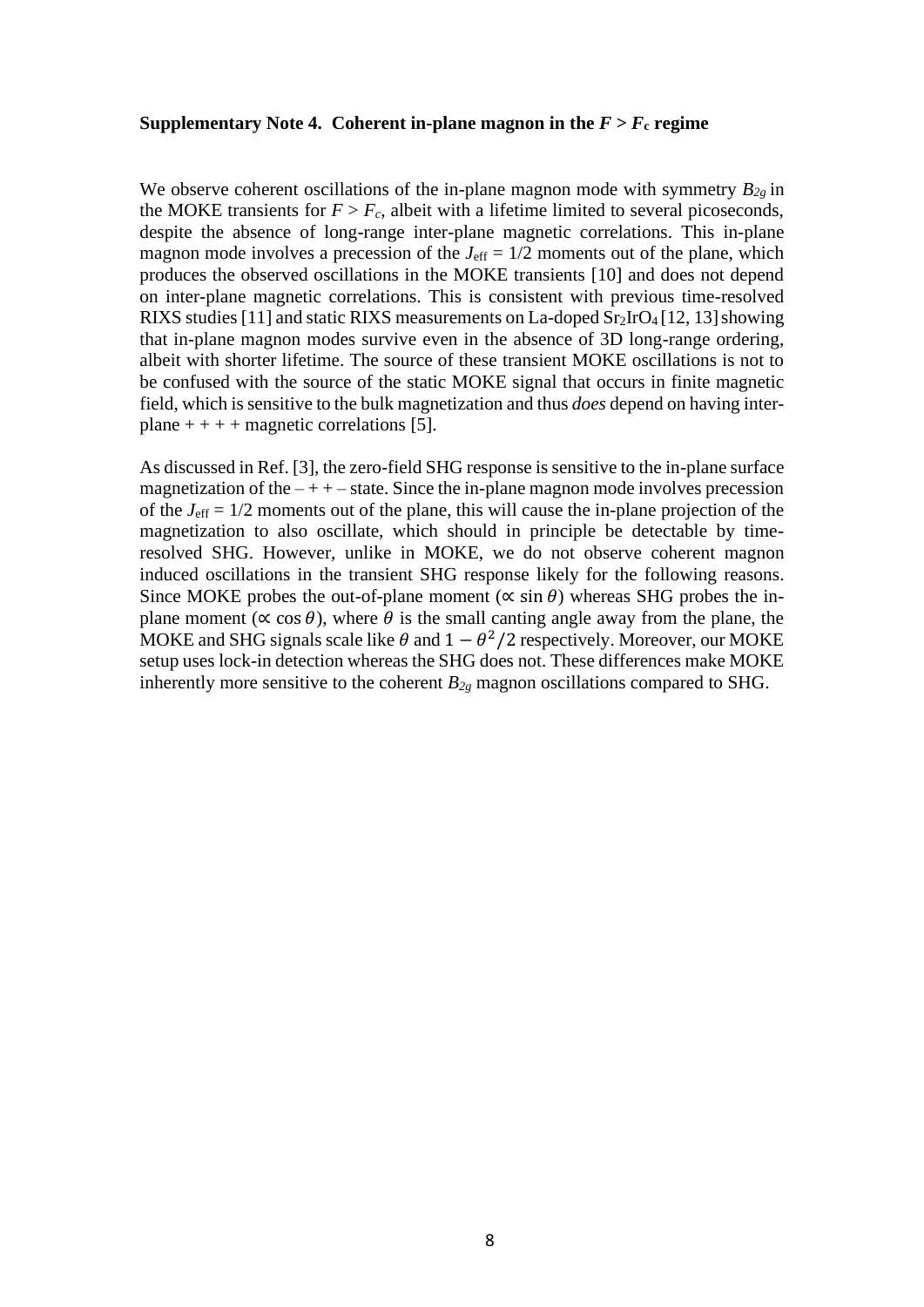#### **Supplementary Note 5. Time-resolved SHG transients for**  $F > F^*$

As the quartic potential transforms into a parabolic potential above *F*\*, the internal dynamics of the magnetic degrees of freedom should again speed up above *F*\*. In principle, a probe capable of measuring magnetic excitation lifetimes in the paramagnetic regime  $(F > F^*)$  should detect such a speed up. However, our SHG-RA probe can only sense excitation lifetimes of the AFM order parameter, which is zero for  $F > F^*$ . Therefore, we expect the SHG transients to remain slow for all F greater than *F*\*, which is indeed what we observe (Supplementary Figure 4).



Supplementary Figure 4. SHG transients acquired at  $T = 80$  K for fluences near and above  $F^*$  $\sim$  1.6 mJ/cm<sup>2</sup> under the same conditions as shown in Fig. 3 a,b in the main text. The height of the grey bar denotes the excess EQ SHG intensity induced by magneto-elastic distortions.

We also elaborate on the possible explanation for the slower exponential drop after  $t =$ 0 that is apparent at high fluences. In thermal equilibrium,  $Sr<sub>2</sub>IrO<sub>4</sub>$  undergoes lattice deformations across  $T_N$  due to magneto-elastic coupling [14, 4], which become more pronounced as the magnetic order parameter increases. Therefore, below  $T_N$ , not only is there an onset of magnetization-induced ED SHG but also a change in the existing EQ SHG tensor elements induced by lattice deformations [15, 16]. Upon photoexcitation, one expects the lattice deformations to partially or fully relax in response to a partial or full melting of the magnetic order parameter respectively. However, since the suppression of magnetic ordering by photo-doping occurs on a timescale  $(< 0.3 \text{ ps})$ that is much faster than the lattice relaxation time  $(-1-2 \text{ ps})$  [17, 18], the extent to which the lattice is able to relax will depend on the timescale  $\tau$  for the magnetic order parameter to recover. For example, if  $\tau \ll 1$ -2 ps, then the lattice will not have sufficient time to relax and will thus be frozen in its initial state. Conversely, if  $\tau >> 1-2$  ps, then the lattice can relax to the full extent allowed by the transient value of the magnetic order parameter. In our experiments, the regime where  $\tau \gg 1$ -2 ps is only achieved when  $F$  approaches  $F^*$ , which is why those SHG transients show the slow lattice relaxation component most clearly (Supplementary Figure 4). For lower fluences, not only does  $\tau$  become shorter but the magnetic order parameter also becomes suppressed by smaller amounts. Therefore, although a finite lattice relaxation component must still exist in this regime, it constitutes a much smaller fraction of the overall SHG signal, making it difficult to resolve.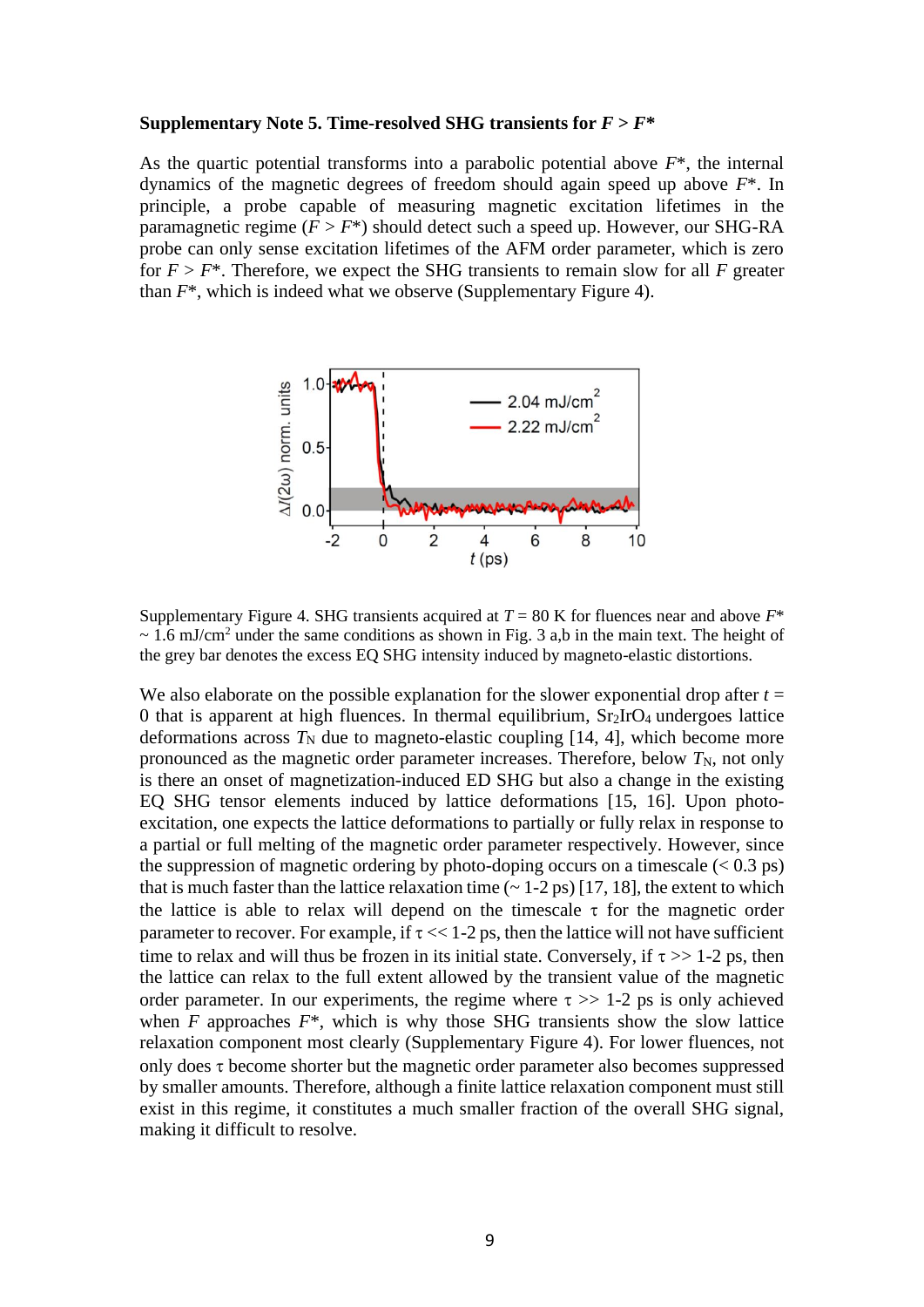## **Supplementary Note 6. Ruling out alternative explanations for slow dynamics**

We discuss other mechanisms that were considered towards explaining the slow recovery of the magnetic order parameter in  $Sr<sub>2</sub>IrO<sub>4</sub>$  and why they were ruled out.

*1. Near-degeneracy of different c-axis stacking arrangements* It has been reported that there are several stacking arrangements of the AFM ordered layers along the *c*-axis that may be close in energy and challenging to distinguish using diffraction based techniques alone [4, 19, 20, 21]. Therefore, one may ask whether after destroying *c*axis magnetic correlations with the pump beam, the system, in the process of recovery, becomes trapped in some metastable stacking arrangement, which returns to the true ground state only through a slow annealing process. There are two arguments that can be used to rule out this scenario: (i) The  $c$ -axis correlations are destroyed at  $F_c$ , yet the recovery dynamics remain fast with no anomalous change at *F*c; (ii) For the scenario proposed one would expect a discontinuous jump in the recovery time at the point where *c*-axis correlations are destroyed. However, we observe a power law type increase of  $\tau$  upon approaching  $F^*$ , not a sudden jump.

*2. Healing of topological defects* Topological defects in an order parameter field created by spatially localized absorption of photons have recently been invoked to explain the slow recovery dynamics in photo-excited charge density wave materials [22]. However, time-resolved x-ray scattering measurements on Sr2IrO4 report no transient broadening of the magnetic diffraction peak and thus no reduced correlation length [11]. Moreover, if the suppression of the AFM order in  $Sr<sub>2</sub>IrO<sub>4</sub>$  was related to the presence of topological defects (vortex/anti-vortex pairs) in the spin texture created by the pump, then the defect density would be proportional to the pump fluence. However, the equilibration rate of topological defects (i.e., recombination rate of vortex/anti-vortex pairs), is proportional to their density. Therefore, one would expect that the recovery rate increases linearly with pump fluence. This is opposite to our observed behavior in  $Sr<sub>2</sub>IrO<sub>4</sub>$ , where the recovery rate decreases with pump fluence, which rules out this scenario.

Another scenario is related to the Kibble-Zurek mechanism [23] where topological defects are created as the system relaxes from the pump-induced paramagnetic state back into the AFM state. Here one would expect the recovery to suddenly become very slow once the system is pumped into the paramagnetic state. However, we do not observe any drastic slowing down of the recovery across  $F_c$ , ruling out this mechanism.

3. *Slow relaxation of the magneto-elastic deformation* We consider here a hypothetical scenario in which there is a critical lattice deformation amplitude above which magnetic long-range order is not supported. In this scenario, the critical amplitude would be reached when  $F > F^*$ , and the time required for the lattice to relax back below the critical amplitude thus becomes the bottleneck for the recovery of magnetic order. For the following reasons, we rule out this scenario. (1) If this scenario were correct, then one would expect a discontinuous jump in the SHG recovery time at *F*\*. Instead, we observe a power law increase upon approaching *F*\*. (2) If this scenario were correct, then one would expect the magnetization-induced ED SHG contribution to suddenly reappear at the instant the lattice relaxes across the critical amplitude, resulting in a discontinuity in the slope of the SHG transient. However, we do not observe any such discontinuity. (3) Recent studies show that magnetic order in  $Sr<sub>2</sub>IrO<sub>4</sub>$  is robust against substantial lattice deformation imparted by both compressive and tensile epitaxial strain [24], applied uniaxial strain [25] and hydrostatic pressure up to  $\sim$ 17 GPa [26].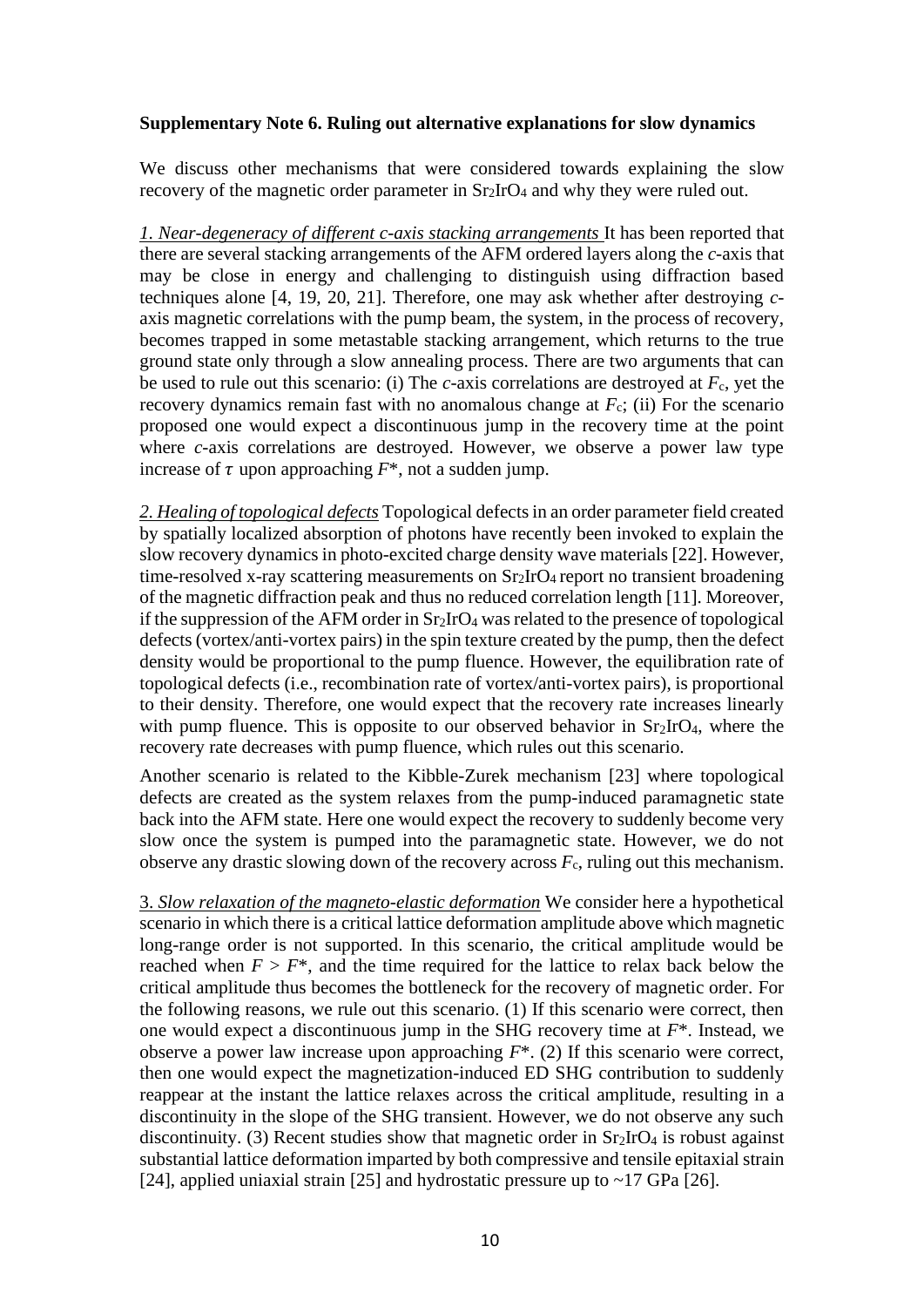#### **Supplementary Note 7. Details of the Langevin theory**

We derive equations of motion for our magnetic degrees of freedom starting from a Hamiltonian by building on the standard approach to studying dynamical critical phenomena at finite temperature developed by Hohenberg and Halperin [27, 28]. To describe the thermalization of the *z*-axis magnons, we start with the following Hamiltonian:

$$
H[\varphi] = \frac{1}{2} \int dz \left\{ [\nabla_z \varphi(z, t)]^2 + \tau_0^{-1} \varphi^2(z, t) + \frac{\lambda}{2} \varphi^4(z, t) \right\}
$$

where  $\varphi(z,t)$  is a real bosonic scalar field that parameterizes how the intralayer Néel vector varies along the *z*-axis,  $\tau_0^{-1}$  is a temperature-dependent mass term that is proportional to the deviation from the mean-field transition temperature, and  $\lambda$  is a purely real coupling constant. The Hamiltonian can be expressed in terms of its Fourier components in the following way:

$$
H[\varphi] = \frac{V}{2} \int \frac{dk}{2\pi} (k^2 + \tau_0^{-1}) \varphi_{-k} \varphi_k + \frac{\lambda V}{4} \int \frac{dk_1}{2\pi} \int \frac{dk_2}{2\pi} \int \frac{dk_3}{2\pi} \varphi_{k_1} \varphi_{k_2} \varphi_{k_3} \varphi_{-k_1 - k_2 - k_3}
$$

where  $\varphi_k$  is the  $k^{\text{th}}$  Fourier component of the order parameter field and *V* is the volume. The relaxation dynamics of the system can then be studied through the Langevin equation:

$$
\partial_t \varphi_k(t) = -\frac{1}{V} \frac{\delta \{ H[\varphi_k(t)] \}}{\delta \varphi_{-k}(t)} + \xi_k(t)
$$

where  $\xi_k(t)$  is a Gaussian noise term with  $\langle \xi_k(t) \rangle = 0$  and  $\langle \xi_k(t) \xi_{k'}(t') \rangle =$  $\delta(t-t')\delta(k+k')(k^2+\tau_0^{-1})[2n_k(t)+1]$ , which describes fluctuations and imprints a non-equilibrium fluctuation-dissipation relation for some general distribution function  $n_k(t)$ . In the case of thermal equilibrium  $n_k(t)$  is simply the Bose-Einstein distribution that, in the high temperature (*T*) limit, can be expanded as  $2n_k(t) + 1 \approx$  $2T/(k^2 + \tau_0^{-1})$ , which is precisely the regime considered in the seminal work by Hohenberg and Halperin [27] (model A) where fluctuations are simply proportional to *T*. In our study, we keep the noise in this more general form that one would derive based on the Keldysh formalism. Explicitly writing out the Langevin equation leads to the form shown in the manuscript:

$$
\partial_t \varphi_k(t) = -(k^2 + \tau_0^{-1})\varphi_k(t) - \lambda \int \frac{dk_1}{2\pi} \int \frac{dk_2}{2\pi} \varphi_{k_1}(t)\varphi_{k_2}(t)\varphi_{k-k_1-k_2}(t) + \xi_k(t)
$$

Starting from this equation, the first-order perturbative (Hartree shift) correction to the mass (i.e. the relaxation time) is given by  $\tau^{-1} = \tau_0^{-1} - \lambda \int d\omega \rho(\omega) n(\omega) = \tau_0^{-1} \lambda N_{mag}$ , where  $\rho(\omega)$  is the magnon density of states,  $n(\omega)$  is their distribution function versus energy  $\omega$ , and  $N_{mag}$  is the total number of magnons. In thermal equilibrium, increasing temperature increases the magnon number and thus also the decay time, with the thermal critical point located at  $\tau^{-1} = 0$ .

We are specifically interested in studying a general magnon distribution function  $n_k(t)$ that is non-thermal and changes in time following the linearized Boltzmann equation:

$$
\partial_t n_k(t) = -|\tau^{-1}| [n_k(t) - n_k^T]
$$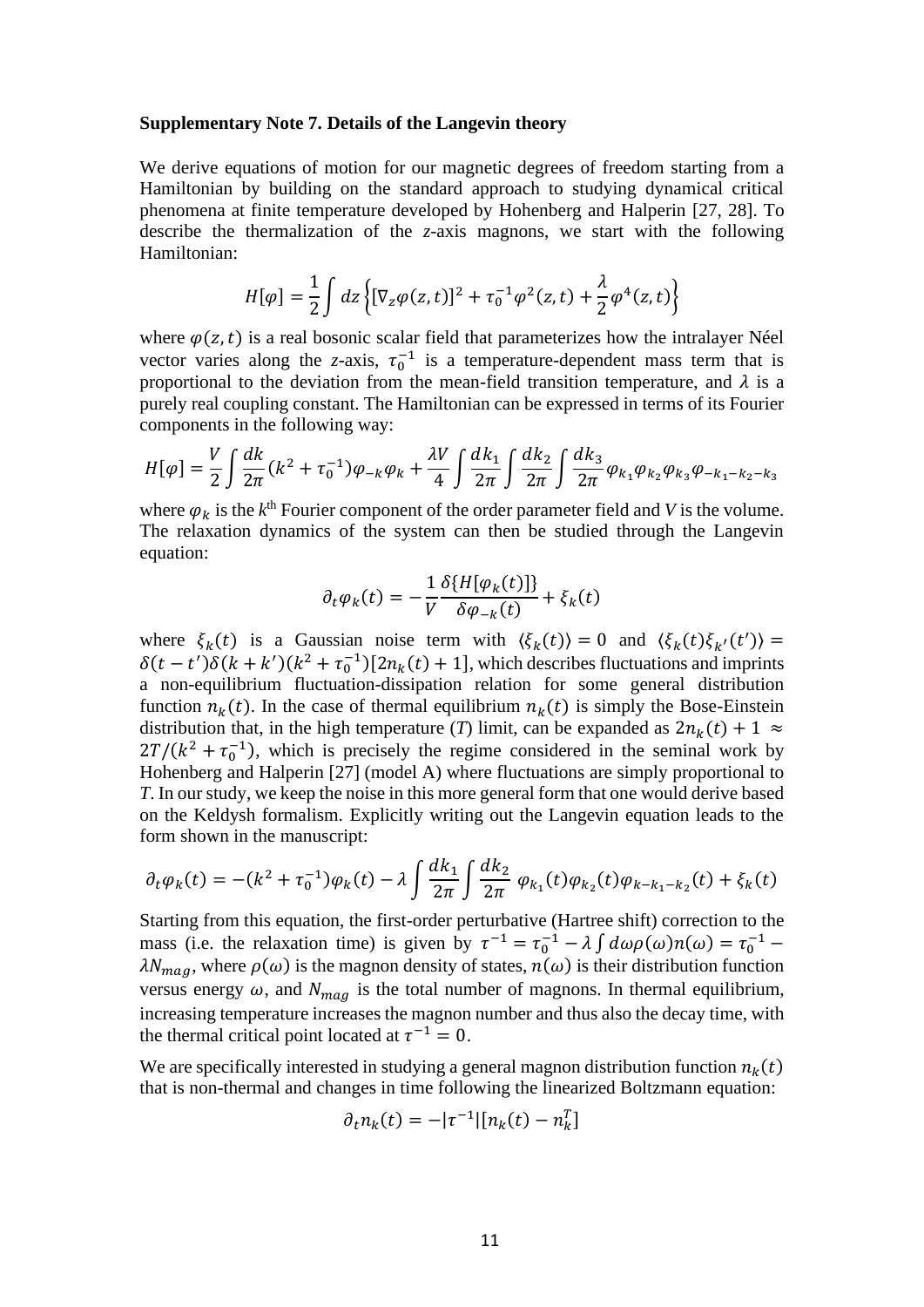where  $n_k^T$  is the equilibrium Bose-Einstein distribution function at temperature T and  $\tau$ is the thermalization time. We note that the distribution function of course describes a fully 3D system and so ordering is allowed at finite temperatures. But since the ratelimiting step is thermalization along the *z*-axis, we are defining  $n_k(t)$  as the distribution function after integrating out the *x* and *y* components. This equation governs how quickly an out-of-equilibrium magnon distribution function thermalizes back to Bose-Einstein form for some fixed energy content corresponding to temperature *T*. Up to leading order, the lifetime of a magnetic excitation (given by the mass of the potential expressed in the Hamiltonian above) is also the average lifetime of a deviation from the Bose-Einstein distribution function. This can be rigorously proven through a systematic derivation of the Boltzmann equation using the Keldysh formalism, which shows that the relaxation time in a linearized Boltzmann equation in general is given by the imaginary part of the retarded self-energy [for details see for example Ref. [29] sec. V.B.; Ref [30] sec. 3.5; Ref [31] sec. III]. This means that the timescale  $\tau$  found in the Boltzmann equation is equivalent to the  $\tau$  derived from our Hamiltonian. For  $\tau > 0$  the magnons want to enter the ordered phase with an order parameter  $\langle \varphi \rangle \sim 1/\sqrt{\tau \lambda}$ . Note that one would typically expect the order parameter to be defined by  $1/\sqrt{\tau\lambda}$  in equilibrium (i.e. when  $\tau$  is time independent).

An interesting consequence of these equations is that the relaxation time (and therefore the distance to the critical point) is susceptible to the number of magnons in the system but not to the total energy in the system. In thermal equilibrium, there is, of course, a one-to-one correspondence between the total magnon number  $(N_{mag})$  and total magnon energy  $(E_{mag})$ , related through the temperature of the system *T*. For a generic density of states of the form:

$$
\rho(\omega) = \rho_0 \omega^{\alpha}
$$

for some power  $\alpha > 1$  (again the system is physically three-dimensional), the magnon number and energy are given by:

$$
N_{mag} = \rho_0 T^{1+\alpha} f(\alpha)
$$
  

$$
E_{mag} = \rho_0 T^{2+\alpha} f(\alpha + 1)
$$

where  $f(\alpha) = \alpha \Gamma(\alpha) \zeta(\alpha + 1)$ , with  $\zeta(\alpha)$  the Riemann zeta-function and  $\Gamma(\alpha)$  the gamma-function. In thermal equilibrium,  $N_{mag}$  and  $E_{mag}$  are related such that they yield the same value for *T*. In stark contrast, when driven away from equilibrium,  $N_{mag}$ and  $E_{maq}$  are not constrained to be related via the Bose-Einstein distribution anymore and the two equations may define two different effective temperatures, which we call  $T_{num}$  and  $T_{en}$  respectively. To illustrate the consequences of this behaviour in an intuitive way and show how it explains our experimental observations, we consider the three different regimes of our experiment and a simplified out-of-equilibrium distribution for the magnon degrees of freedom:

(1) **Initial**  $t < 0$  **regime** before the system is pumped: the magnons are in thermal equilibrium at an initial temperature  $T_i$  below the 3D AFM ordering temperature  $T_N$  and are described by a Bose-Einstein distribution  $n^{B.E.}(\omega/T_i)$ .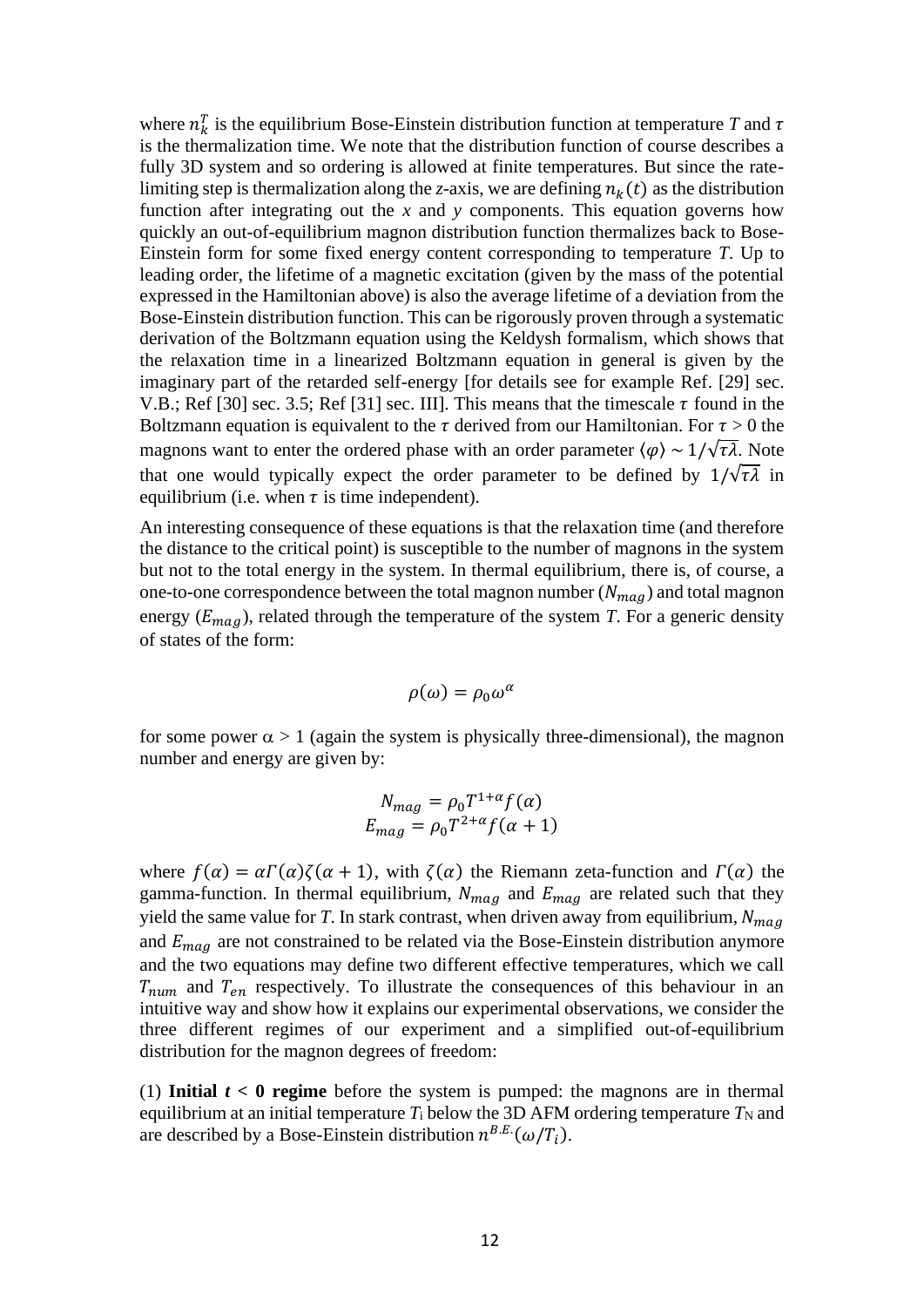(2) **Quenched regime** immediately after the pump pulse is switched off: the pump creates a large density of magnons through the charge relaxation process, which modifies its distribution function. For ease of calculation, we assume that immediately after the pumping stage, the magnon distribution is  $n(\omega) = n^{B.E.}(\omega/T_i)$  +  $N_{pump}$   $\delta(\omega - \omega_0)$ , i.e. it has an extra number of magnons  $N_{pump}$  at some energy  $\omega_0$  introduced by the pump beam. But our results are valid for general more complicated non-equilibrium distribution functions. This leads to the following expressions:

$$
N_{mag} = \rho_0 T_i^{1+\alpha} f(\alpha) + N_{pump} \rho_0 \omega_0^{\alpha} \equiv \rho_0 T_{num}^{1+\alpha} f(\alpha)
$$
  

$$
E_{mag} = \rho_0 T_i^{2+\alpha} f(\alpha+1) + N_{pump} \rho_0 \omega_0^{\alpha+1} \equiv \rho_0 T_{en}^{2+\alpha} f(\alpha+1)
$$

where we defined the corresponding effective temperatures associated with the magnon number and energy. In principle  $T_{num} \neq T_{en}$ . Since  $T_{num} > T_i$ , the order parameter is suppressed.



Supplementary Figure 5. Schematic of the temporal evolution of the effective temperatures  $T_{num}$  and  $T_{en}$  after pump excitation corresponding to the experimental regime  $F < F^*$ . The peak in the temperature curves occur after magnons are emitted following charge relaxation, hence they are delayed from  $t = 0$ .

(3) **Relaxation regime**: Magnon collisions lead to equilibration between the different magnon modes, which allows the magnon distribution function to relax back towards a Bose-Einstein distribution  $n^{B.E.}(\omega/T_f)$ , albeit at a higher final temperature  $T_f$ . Since the energy is conserved this must be  $T_f = T_{en}$ . After relaxation,  $N_{mag}$  and  $E_{mag}$  are again determined by the same temperature  $T_f$ . The three stages can be expressed via the effective temperature in the magnon particle number  $T_i \rightarrow T_{\text{num}} \rightarrow T_{\text{en}}$  (Supplementary Figure 5). The key insight in the proposed mechanism is that  $T_{num}$  can be brought rather close to the critical temperature  $T_N$  through pumping while both  $T_i$  and  $T_{en}$  remain below  $T_N$ . Thus, the system becomes trapped in a non-equilibrium critical state that suppresses the relaxation of the out-of-equilibrium magnon distribution, although the energy density is far from criticality. This is precisely the situation realized in our experiments near *F*\*. Both equilibria (before and long after the pump) are non-critical (see Supplementary Note 3), yet the intermediate non-equilibrium state mimics criticality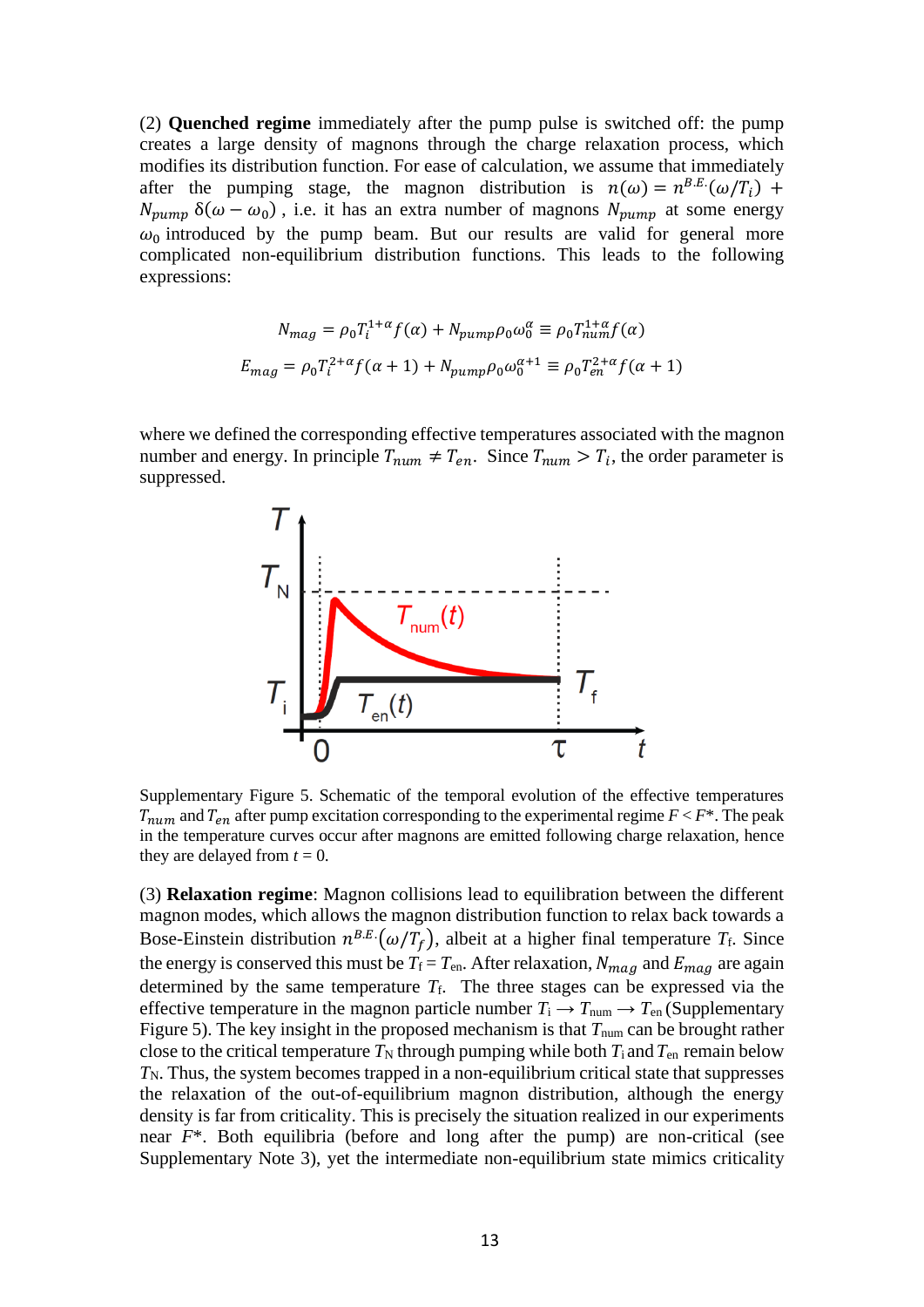for a transient time regime. The equilibration times can be explicitly solved in this simplified model to yield:

$$
\tau^{-1}(t < 0) = \tau_0^{-1} - \lambda \int d\omega \rho(\omega) n^{B.E.}(\omega/T_i)
$$

$$
\tau^{-1}(t > 0) = \tau^{-1}(t < 0) - \lambda N_{pump} \rho(\omega_0)
$$

$$
\tau^{-1}(t \gg 0) = \tau_0^{-1} - \lambda \int d\omega \rho(\omega) n^{B.E.}(\omega/T_f)
$$

The effect observed in our experiments can be seen through the expression for  $\tau^{-1}(t > 0)$ , which shows that at some critical pump intensity (corresponding to  $F^*$  in our experiments), the relaxation rate goes to zero. The physical picture behind this mechanism is the following: Photo-doping occurs immediately upon pump excitation and causes a reduction of the magnetic order parameter in proportion to the number of photo-carriers. In contrast, the magnon number is proportional to the energy released when the photo-carriers subsequently decay. This means that the critical fluences for collapsing the magnetic order via photo-doping and magnon generation,  $F_c$  and  $F^*$ respectively, are generally different. The relaxation of the photo-carriers populates magnon modes around  $\omega \approx \omega_0$ . Now the system wants to relax towards its equilibrium state. This happens via local scattering processes that both generate magnon modes ("in-scattering") and destroy magnon modes ("out-scattering"). For a system away from a critical point, out-scattering into the continuum is typically much larger and the system acquires an effective mass. Here, however, the huge population of magnon modes around  $\omega \approx \omega_0$  leads to a compensation of in- and out-scattering, i.e., to a temporarily vanishing mass. Only when the magnon peak has considerably decayed is the mass effectively restored. Since the relaxation rate of the 3D AFM order parameter is given exactly by the mass, it is restored on the same slow timescale.

To verify that a regime where  $T_{\text{num}} > T_{\text{en}}$  as shown in Supplementary Figure 5 indeed exists, we write out the formal expression for  $N_{mag}$  and  $E_{mag}$  in our model above to find:

$$
T_{num} = T_i \left( 1 + \frac{N_{pump} \omega_0^{\alpha}}{T_i^{\alpha+1} f(\alpha)} \right)^{\frac{1}{\alpha+1}}
$$

$$
T_{en} = T_i \left( 1 + \frac{N_{pump} \omega_0^{\alpha+1}}{T_i^{\alpha+2} f(\alpha+1)} \right)^{\frac{1}{\alpha+2}}
$$

Defining  $X = \frac{N_{pump}\omega_0^{\alpha}}{T_{q+1,\epsilon(\alpha)}}$  $\frac{N_{pump}\omega_0^{\alpha}}{T_l^{\alpha+1}f(\alpha)}$  and  $y = \frac{\omega_0}{T_l}$  $\frac{w_0}{r_i}$ , the condition for  $T_{\text{num}} > T_{\text{en}}$  becomes

$$
\left(1+Xy\frac{f(\alpha)}{f(\alpha+2)}\right)^{\frac{\alpha+1}{\alpha+2}} < 1+X
$$

Since  $\frac{\alpha+1}{\alpha+2}$  < 1, there is always an  $X_c$  such that for  $X > X_c$ , the above condition is satisfied.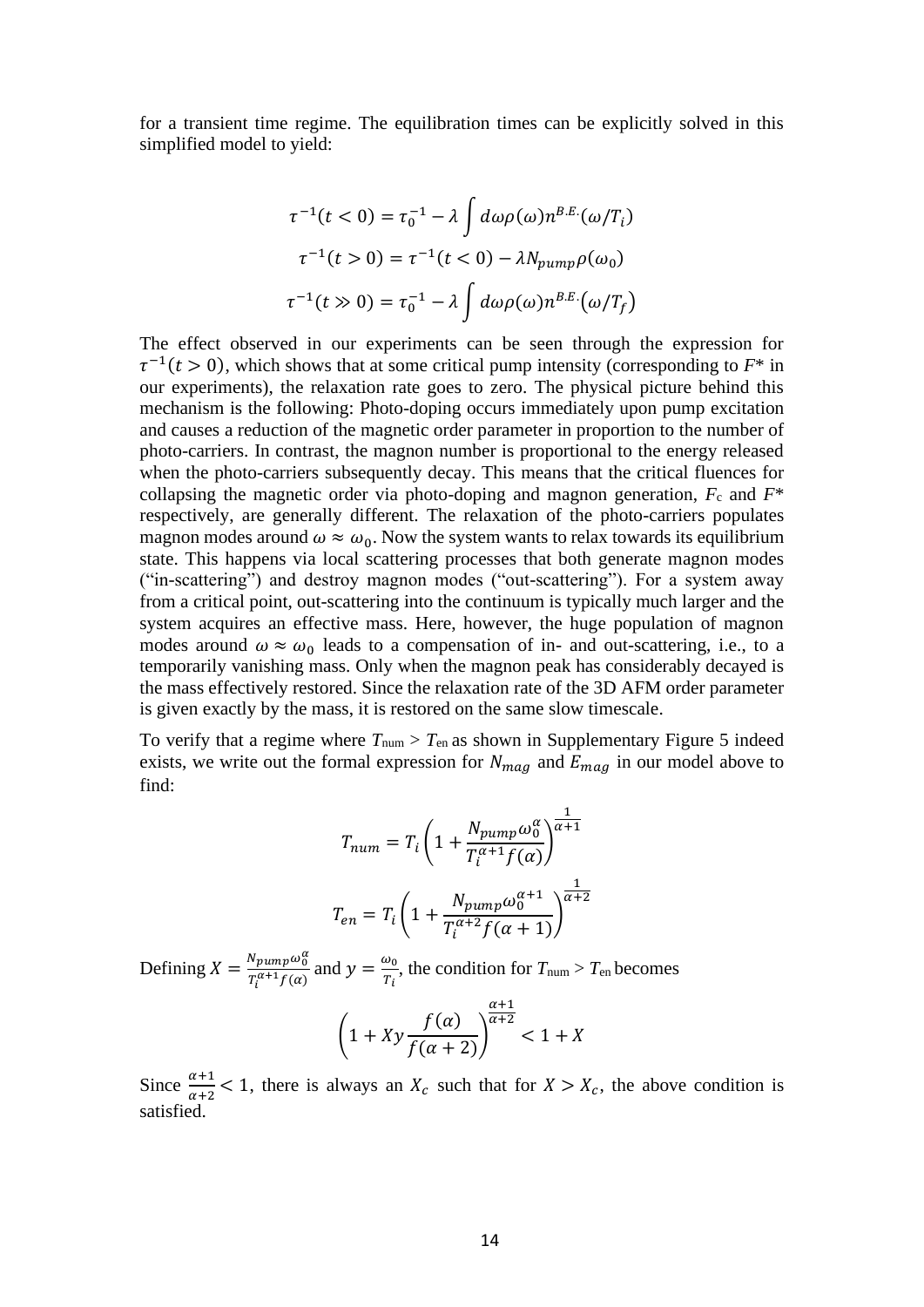



Supplementary Figure 6. Raw SHG-RA data acquired from a single magnetic domain  $(T = 80$ K) in P<sub>in-Sout</sub> geometry with  $n_{ex} = 0.095$  at  $\mathbf{a}$ ,  $t = -2$  ps,  $\mathbf{b}$ ,  $t = 0.3$  ps and  $\mathbf{c}$ ,  $t = 100$  ps. Radially integrated data are shown below in **d**, **e**, and **f**. Recovery of the initial magnetic order (compare **d** and **f**) is observed*.* Solid lines are fits to the ED and EQ SHG expressions described in the main text.

In zero magnetic field, there are four energetically equivalent magnetic domains in Sr<sub>2</sub>IrO<sub>4</sub>, corresponding to four possible orientations of the surface ferromagnetic moment and thus four possible orientations of the large SHG lobe [32, 3]. To ensure that the original magnetic order and domain orientation is recovered even after pumping to above *F*\*, we focus our pump and probe beams inside a single domain, identified via SHG imaging. To verify this, we show instantaneous SHG-RA data acquired for *F* > *F*\* before, immediately after and long after pump excitation in Supplementary Figure 6. To convert the raw CCD images into polar SHG-RA plots, data were radially integrated between the white dashed lines. Clearly the original domain orientation is recovered by  $t = 100$  ps.

We note that the same magnetization-induced surface ED response can in principle arise from alternative stacking orders such as  $++++$  and  $-+-+$ . However, the former generates an additional strong bulk magnetic-dipole SHG term because it possesses a net bulk magnetization [3], and the latter allows an additional bulk electric-dipole SHG term because it breaks inversion symmetry. Since we do not observe a transient appearance of additional SHG contributions upon pumping, we can also rule out a change from  $-++$  – to one of these alternative stacking orders.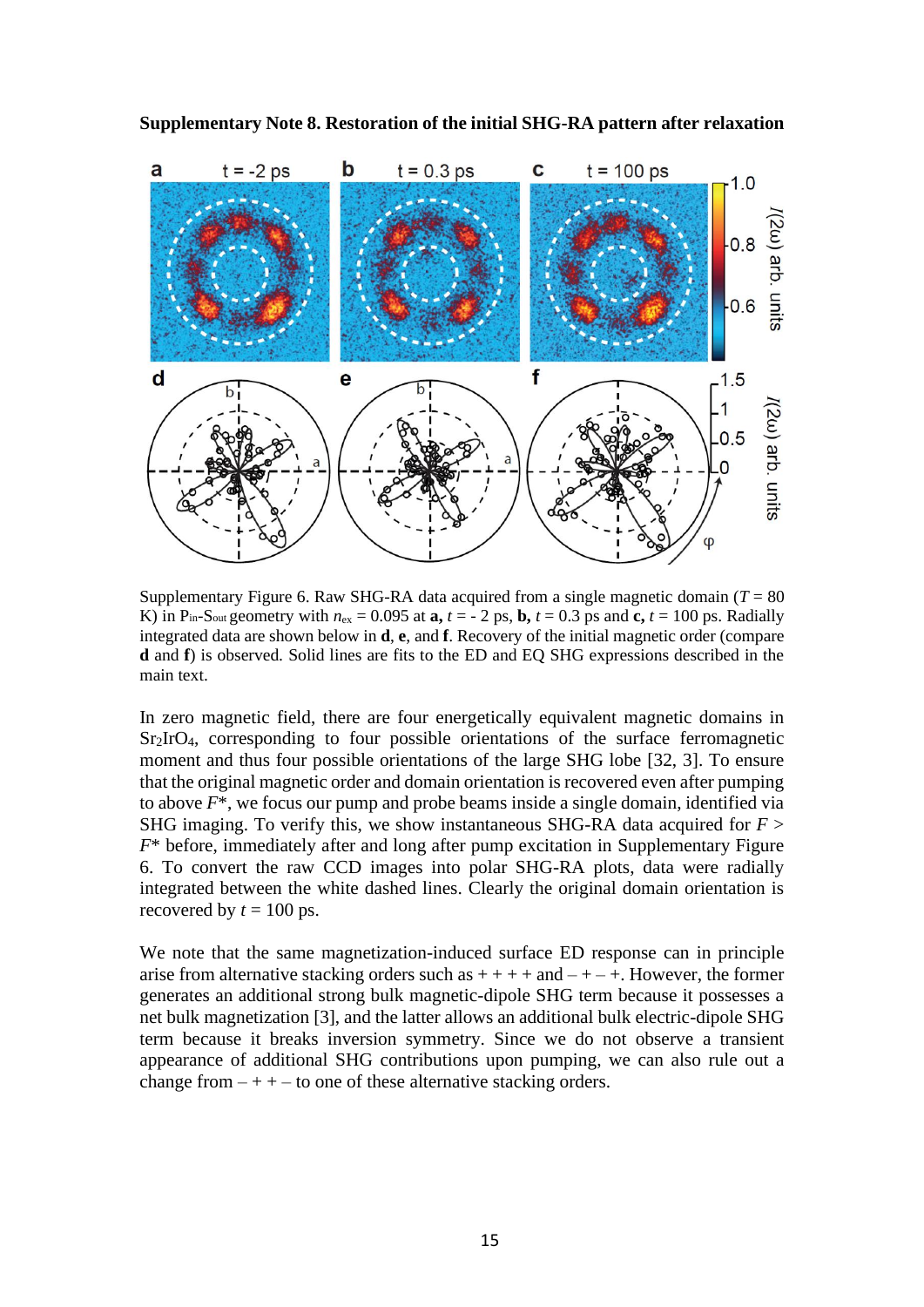**Supplementary Note 9. Time-resolved SHG transients for different polarization channels**



Supplementary Figure 7. SHG intensity versus time acquired at a fixed value of pump fluence and scattering plane angle φ for two different polarization geometries, which show identical relaxation dynamics.

The SHG dynamics observed in Fig. 3 of the main text were consistently observed under different polarization geometries and different scattering plane angles. Supplementary Figure 7 shows a direct comparison of the SHG transient acquired under *P*in-*S*out and *P*in-*P*out geometries. This is expected since all elements of the ED SHG tensor are proportional to the magnetic order parameter.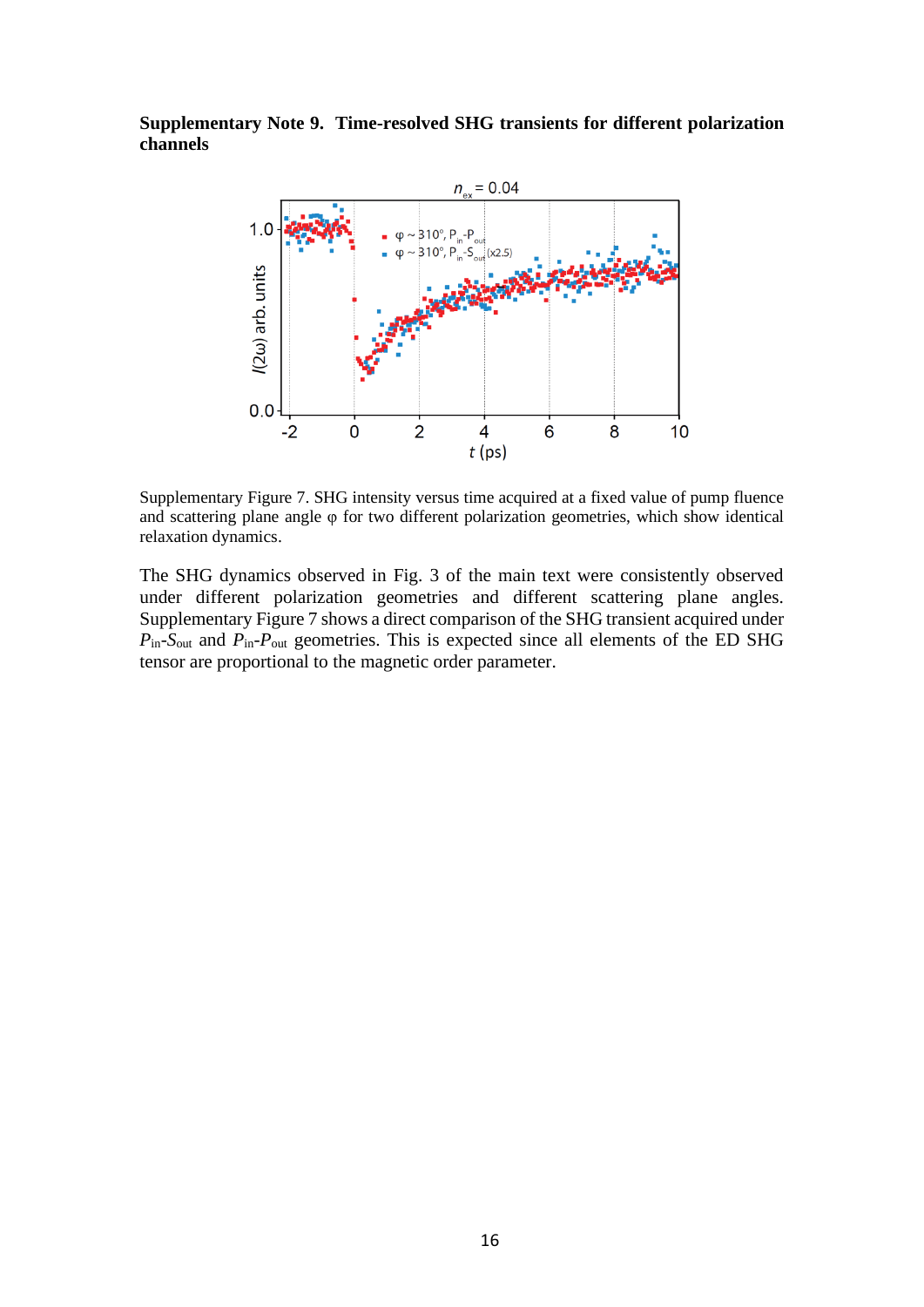#### **Supplementary References**

- [1] Lee, J. S., Krockenberger, Y., Takahashi, K. S., Kawasaki, M. & Tokura, Y. Insulatormetal transition driven by change of doping and spin-orbit interaction in Sr2IrO4. *Phys. Rev. B.* **85**, 035101 (2012).
- [2] Nichols, J. *et al.* Anisotropic electronic properties of *a* -axis-oriented Sr2IrO<sup>4</sup> epitaxial thin-films. *Appl. Phys. Lett.* **103**, 131910 (2013)
- [3] Seyler, K.L *et al*, "Spin-orbit-enhanced magnetic surface second-harmonic generation in Sr2IrO4," Phys. Rev. B102, 201113 (R) (2020).
- [4] Porras, J. *et al.* Pseudospin-lattice coupling in the spin-orbit Mott insulator  $Sr_2IrO<sub>4</sub>$ . *Phys. Rev. B* **99**, 085125 (2019).
- [5] Afanasiev, D. *et al.* Ultrafast Spin Dynamics in Photodoped Spin-Orbit Mott Insulator Sr2IrO4. *Phys. Rev. X* **9**, 021020, (2019).
- [6] Beaurepaire, E., Merle, J.-C., Daunois, A. & Bigot, J.-Y. Ultrafast Spin Dynamics in Ferromagnetic Nickel. *Phys. Rev. Lett.* **76**, 4250 (1996).
- [7] Kini, N. S., Strydom, A. M., Jeevan, H. S., Geibel, C. & Ramakrishnan, S. Transport and thermal properties of weakly ferromagnetic Sr 2IrO4. *J. Phys. Condens. Matter* **18**, 8205–8216 (2006).
- [8] Hofmann, M. *et al.* Evidence for a large magnetic heat current in insulating layered cuprates. *Phys. Rev. B* **67**, 184502 (2003).
- [9] Shen, X., Timalsina, Y. P., Lu, T.-M. & Yamaguchi, M. Experimental study of electron-phonon coupling and electron internal thermalization in epitaxially grown ultrathin copper films. *Phys. Rev. B* **91**, 045129 (2015).
- [10] Seifert, U. F. P. & Balents, L. Optical excitation of magnons in an easy-plane antiferromagnet: Application to Sr2IrO4. *Phys. Rev. B* **100**, 125161 (2019).
- [11] Dean, M. P. M. *et al.* Ultrafast energy- and momentum-resolved dynamics of magnetic correlations in the photo-doped Mott insulator Sr2IrO4. *Nat. Mater.* **15**, 601–605 (2016); Krupin, O. *et al.*, Ultrafast dynamics of localized magnetic moments in the unconventional Mott insulator Sr2IrO4, *J. Phys.: Condens. Matter* 28 32LT01 (2016).
- [12] Gretarsson, H. *et al.* Persistent Paramagnons Deep in the Metallic Phase of Sr2 <sup>x</sup>LaxIrO4. *Phys. Rev. Lett.* **117**, 107001 (2016).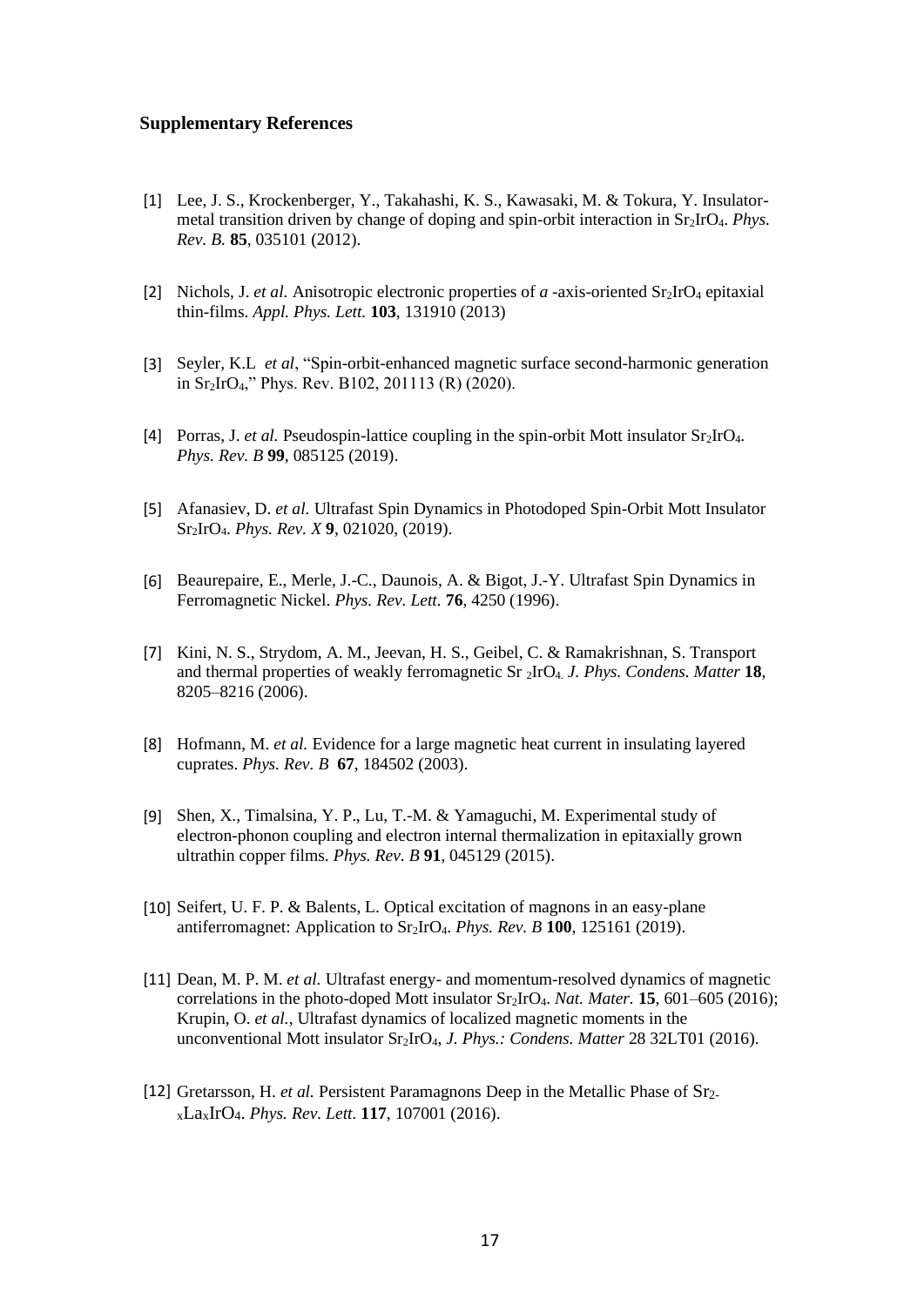- [13] Pincini, D. *et al.* Anisotropic exchange and spin-wave damping in pure and electrondoped Sr2IrO4. *Phys. Rev. B* **96**, 075162 (2017).
- [14] Bhatti, I. N., Rawat, R., Banerjee, A. & Pramanik, A. K. Temperature evolution of magnetic and transport behavior in 5d Mott insulator Sr2IrO4: Significance of magnetostructural coupling. *J. Phys. Condens. Matter* **27**, (2014).
- [15] Ron, A., Zoghlin, E., Balents, L., Wilson, S. D. & Hsieh, D. Dimensional crossover in a layered ferromagnet detected by spin correlation driven distortions. *Nat. Commun.* **10**, 1654, (2019).
- [16] Bauer, K.-D. & Hingerl, K. Bulk quadrupole contribution to second harmonic generation from classical oscillator model in silicon. *Opt. Express* **25**, 26567 (2017).
- [17] Li, R. *et al.* Ultrafast time-resolved structural changes of thin-film ferromagnetic metal heated with femtosecond optical pulses. *J. Chem. Phys.* **151**, (2019).
- [18] Li, R. *et al.* Transient lattice deformations of crystals studied by means of ultrafast timeresolved x-ray and electron diffraction. *Struct. Dyn.* **5**, (2018).
- [19] Clancy, J. P. *et al.* Dilute magnetism and spin-orbital percolation effects in Sr2Ir1 <sup>x</sup>RhxO4. *Phys. Rev. B* **89**, 054409 (2014)
- [20] Di Matteo, S. & Norman, M. R. Magnetic ground state of  $Sr<sub>2</sub>IrO<sub>4</sub>$  and implications for second-harmonic generation. *Phys. Rev. B* **94**, 075148 (2016)
- [21] Kim, B. J. *et al.* Phase-Sensitive Observation of a Spin-Orbital Mott State in Sr2IrO4. *Science.* **323**, 1329–1332 (2009)
- [22] Zong, A. *et al.* Evidence for topological defects in a photoinduced phase transition. *Nat. Phys.* **15**, 27 (2019).
- [23] Zurek, W. H. Cosmological experiments in condensed matter systems. *Phys. Rep.* **276**, 177–221 (1996).
- [24] Kim, J. W. *et al.* Controlling symmetry of spin-orbit entangled pseudospin state through uniaxial strain. *Phys. Rev. B* **102**, 054420 (2020).
- [25] Paris, E. *et al.* Strain engineering of the charge and spin-orbital interactions in Sr2IrO4. *PNAS* **117**, 24764 (2020).
- [26] Haskel, D. *et al.* Possible Quantum Paramagnetism in Compressed Sr2IrO4. *Phys. Rev. Lett.* **124**, 67201 (2020).